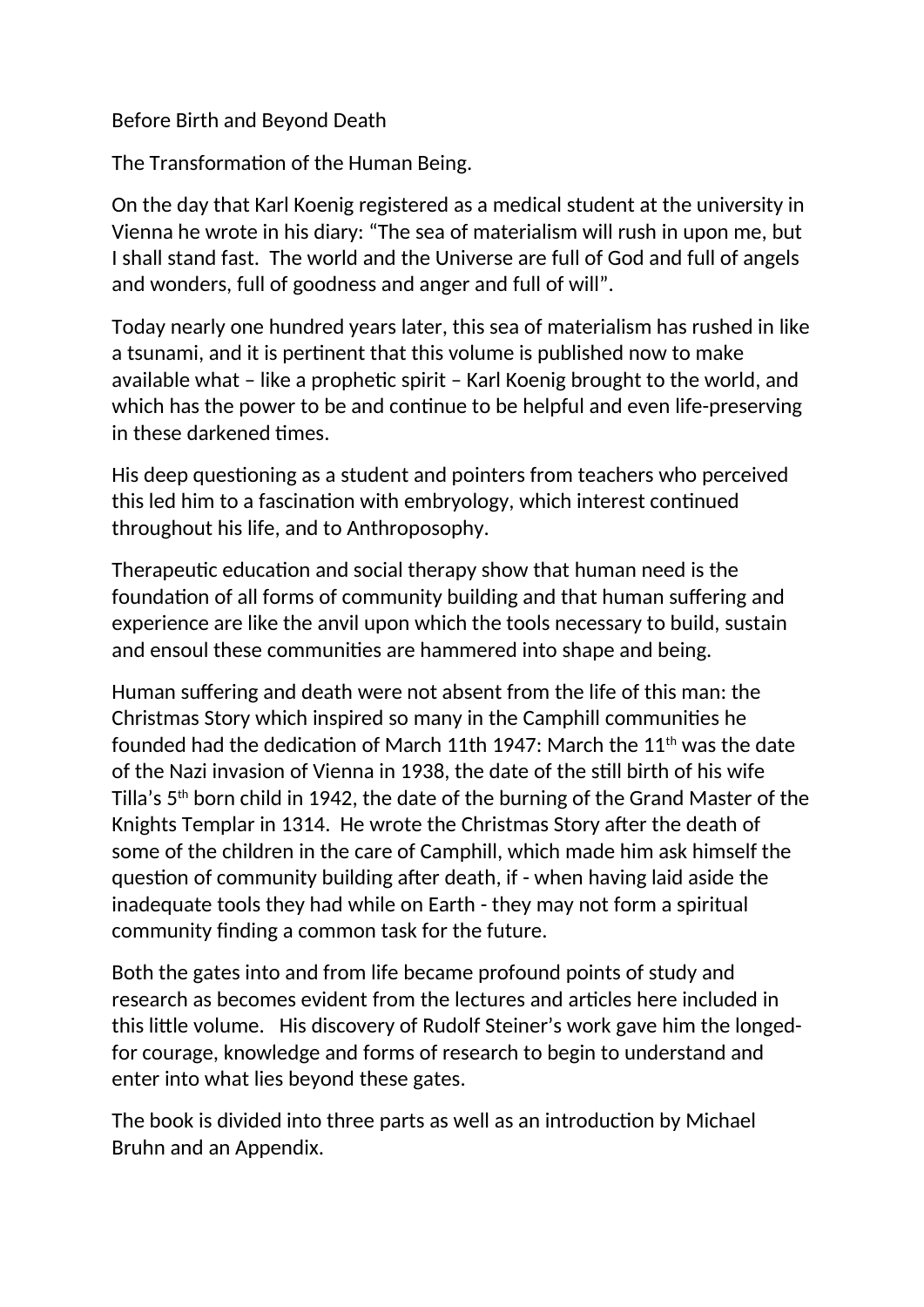The first part: 'About those who have died' consists of a series of lectures given by Dr. Koenig in Newton Dee in Scotland in March 1958, and is divided into three chapters: the first about these two gates, the second about bridges to those who have died and the third about the path beyond death.

The last of these was given on March  $30<sup>th</sup>$ , Palm Sunday that year of 1958.

He begins with the difficulty we experience in trying to gain entrance to the realm of the dead: "We should take this to heart and remember it, for time and again we have to take these efforts against the odds that our present age continually sets up by endeavouring to cloud, to hide, to cut off the so-called dead from those who are living here on earth. This is why last time I brought some of the ideas of Rudolf Steiner as exercises of imagination with which we can train the one tool which is given to us here on earth - the power of thought - in order to reach up to the world of the dead."

He describes how we can use our imagination to change this thought-world from a desert into a beautiful flower-garden where the dead can come and be nourished (p.37).

He also points to the often two-foldness of Rudolf Steiner's themes that are intimately connected. "The two go together, this needs to be recognised"- this is in reference to the lecture in which Rudolf Steiner speaks about his nourishment of the dead from the living thought-world of those on the Earth, and the lectures on the Fifth Gospel (p.45)

Further on Dr. Koenig says: "This my dear friends, can be our Easter message this year: in spite of everything that happens, human beings do not perish but live on as the spiritual content of this earth. In spite of everything that we have to meet today, this conviction, this certainty, this determination, this absolute 'yes' to the future of human kind, this we should inscribe into our hearts in the name of Christ…Today dear friends, is not only Palm Sunday, but also the anniversary of Rudolf Steiner's death. It is the thirty-third year after he passed into the spirit realm and left his body which he wore during his life. It is due to him that human beings can meet in the way we have met tonight, and that one is able to hear such a message – even 33 years after his death…….. Let us take this with us because by so doing those who have died will be with us. They will know that not only has Christ risen as the light within their midst, but also that humankind on earth is not lost (p.52-54)

Two poems follow: first a moving poem about Adalbert Stifter who committed suicide (p.57)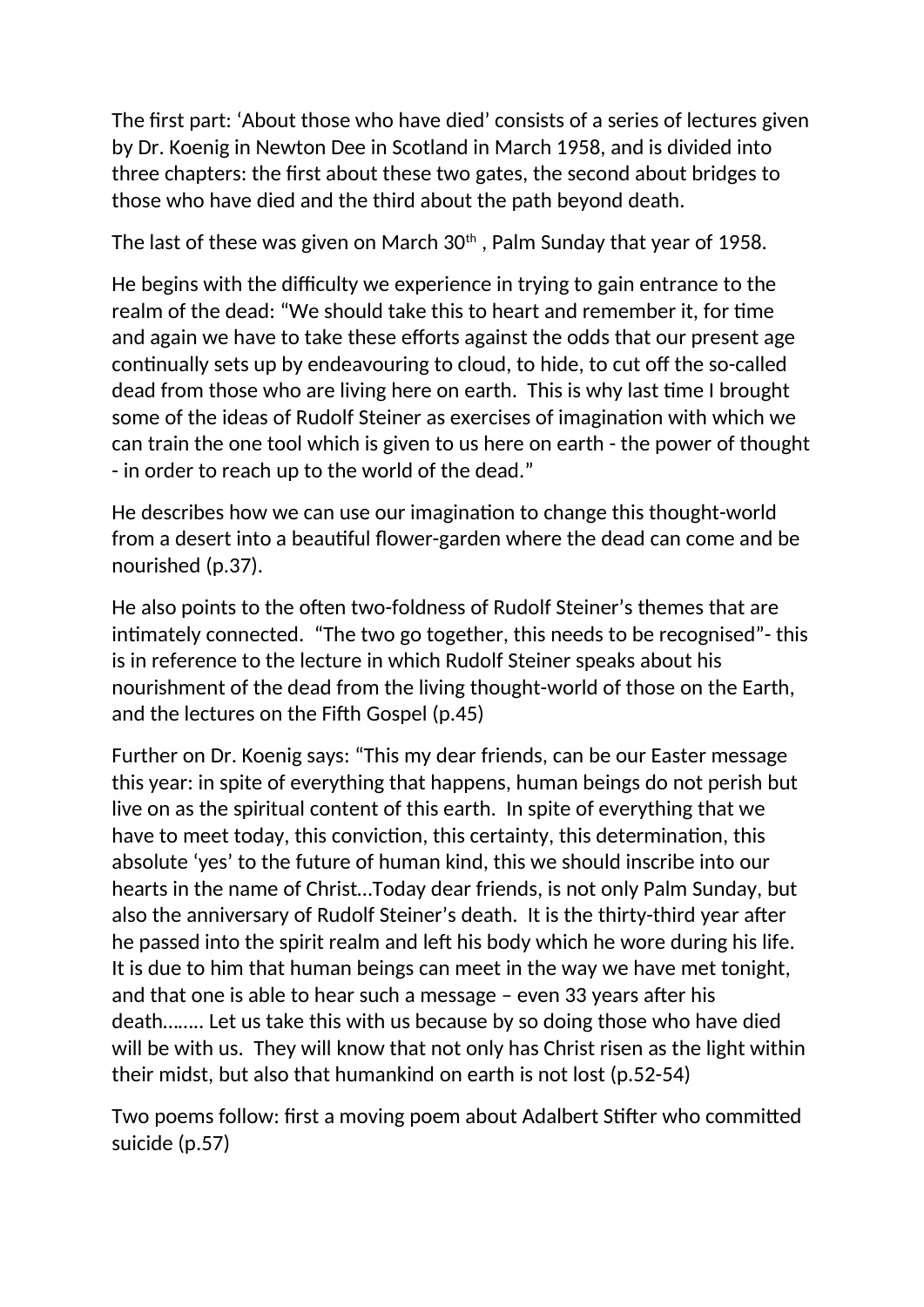I remember a conversation with Rudi Lissau, who was with Dr. Koenig in Vienna just before the war "the suicide city". In this conversation Rudi Lissau spoke of the difference between the Father and the Son in the way Rudolf Steiner spoke about suicide. In speaking about suicide, he spoke about the fact that one does this only ever once, because of the torment and suffering in consequence, and how – beyond murder – this is the greater sin, a sin against the Holy Spirit. Yet, when Rudolf Steiner was confronted with a suicide and a suffering mother, he was the most understanding, healing and helpful comforter.

Karl Koenig writes about Adalbert's inner experiences in this latter vein (p.58):

'You saw all those Who stood by you, Given to guide and aid, Yet their help was hindrance Their love obstruction And their affinity the fetter Which rendered hopeless Your attempted refuge From the dungeon of yourself'.

And at the end (p.63):

'Oh, become once more a human And come, Descend to Earth again! Find here The Word and also Mercy From the Christ Himself.

Oh, have once more the courage For being human And all that was so wrong Will Good become.'

The next poem (p.64-69) is called Transformation and deals with the path between Death and Birth: 'the human form falls to ash – Out of eagle-breathwings To earth below.' Then come the awe-inspiring journey and the shedding, and the angel who takes 'all this' and offers it to the higher beings who gift this transformed substance on the re-entry towards life on Earth: 'arm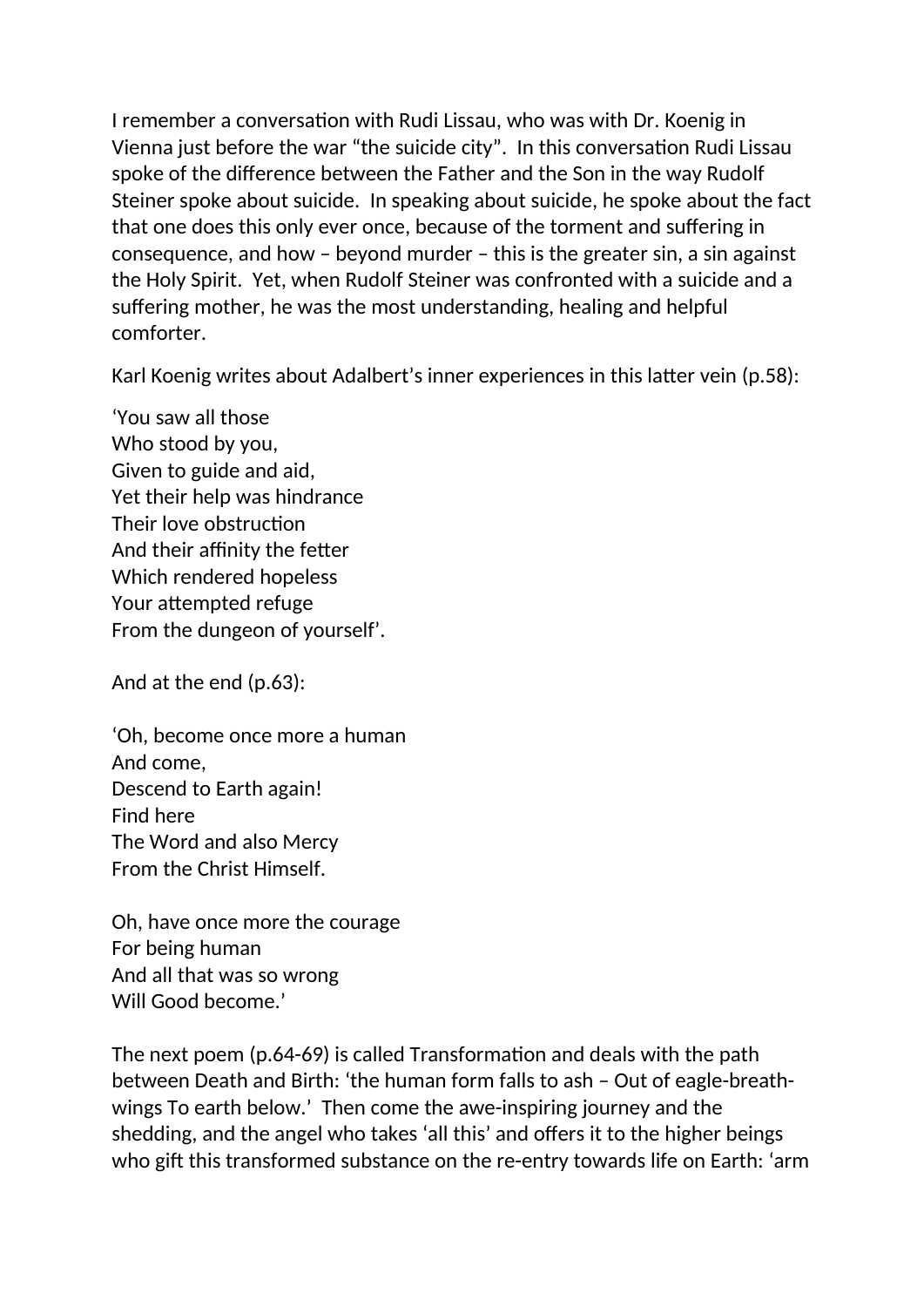by arm and leg by leg' towards a new body, head to limbs and limbs to head, ashes to the salt of the Earth.

The book's next offering are essays on Birth and Death and starts with the way the child experiences death, covering fairy tales and the Fall and the two main experiences that stand at the two gates of birth and death: shame and fear: these primal experiences in Adam and Eve, and the relationship of these two to the blood and the nervous system.

Dr. Koenig has been able to give an extraordinary understanding of how these are connected both in our bodies, in illness, in our consciousness, in the way these are expressed and experienced after birth and before death, of the restless nature of the blood as the river of forgetfulness and the resting head and nervous system, of the quick turn-around of the cells in the blood and the long lasting cells in the nerves.

Both the profound meaning of the actual physical body and the imaginative description of the experiences in this article is worth the book many times over. Dr. Koenig speaks of the protection of the lens of the eye and the drum in the ear against our being overwhelmed by sense impressions and our own too strong reaction to these if we were not protected in this way.

As I was reading to review this book at the same time as studying Guenther Wachsmuth's book on the ethers, this reminded me of the way that Dr.

Wachsmuth described the slowing of the combustion processes (and the heart as regulator) to protect the organism against being overwhelmed, through the change from warmth combustion to the cool flame, from oxygen to ozone, the working together of the warm and the cool poles to enable life through

balance. (*The Etheric Formative Forces in Cosmos, Earth and Man,* pp 222/223.) This can also be experienced through the Warmth Meditation, which Rudolf Steiner gave to young doctors and therapists through Helene von Grunelius. Dr. Koenig ends this article thus (p.91):

'Shame is the repercussion of the moment when Adam and Eve discovered their nakedness. Fear is the repercussion of the other moment when they learned that death is the result of the awareness of nakedness. Through the Fall, the human soul was able gradually to be born in the nervous system……It was through Christ that the redemption of the Fall was initiated. Only by accepting Him into the life of the human soul can shame and fear be overcome.'

In Chapter 5 (p.92-96) the moment of death within the yearly and daily rhythm is considered.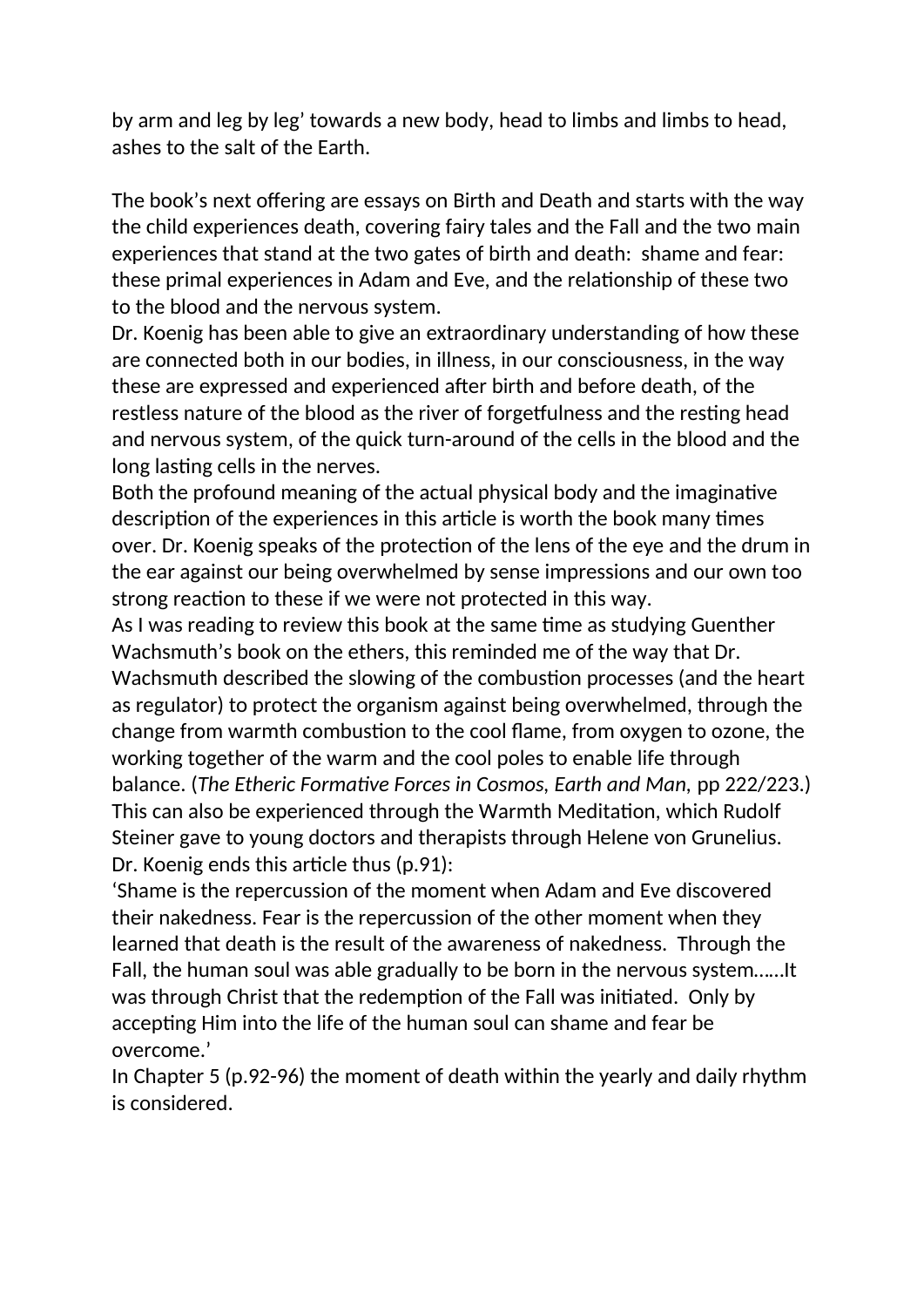First writing about the weather and illness, mortality rates and the time of year as also the illnesses of diptheria and scarlet fever he quotes extensively from specialists that published around the time of his writing. In the appendix which follows, there are some notes in Dr. Koenig's handwriting (p.99), and an obituary of Wolfgang Beverley (p.100/1), showing clearly Dr. Koenig's attitude and feelings for the individual human being with his clear view of the battles but also the achievements of the human soul on his journey from birth to death and the gratitude for having known him. Then in a letter to the wife of Ernst Frahm (p.103/4), Dr. Koenig writes: 'I am deeply convinced that diseases do not cause death, but that death – if it is so determined – will attract the disease that it needs in order to loosen the

connection between the soul-spirit and the bodily form.'

One cannot help wondering that an understanding such as this could give the questions regarding the present time a different colouring.

There follows an excerpt from his diary (p.105), notes on his lecture on suicide given in 1963 (p.106) and notes for the last lecture series he gave in 1966. (p.111) On the basis of these notes, one feels sorry not to have been able to hear him speak these lectures or to be able to read what he had to say about many of the subjects that are only just mentioned in the notes: thalidomide, disasters, old people, the insane, miscarriages etc. There is mention of the gate of birth as the Moon gate and the gate of death as the Sun gate…. And 'It is the karma of humankind that confronts us: the children are calling, the old ones are waiting. Christ spreads out his arms and waits for fulfillment.' Then further notes that make one wish that one had been there: the spirit germ and the earth germ; the Sun general – human, the Moon individual – human. Egoism, Spirit germ and Down Syndrome. The four group souls….

After these tantalising notes, there follows a remarkable article by Richard Steel about Dr. Koenig's researches and artistic representations of Rudolf Steiner's Calendar of the Soul (p. 115):

'It has always struck me as significant that Karl Koenig began his intensive, lifelong studies of the anthroposophical Calendar of the Soul in the year 1933, knowing or sensing – we don't really know which – that this symphony of 52 verses was the right inner work to counterbalance the forces of evil and death that were already closing in like a dark cloud over Central Europe.' He points to his discovery of the 'cosmic reality of the architecture' and concentrates on the four crosses that bring together polar opposites across the circle of 52 verses, those that strongly bring out these two gates of Birth and Death and expresses the comfort that Karl Koenig receives from these when confronted by suicide. In his diary when preparing for lectures given in 1963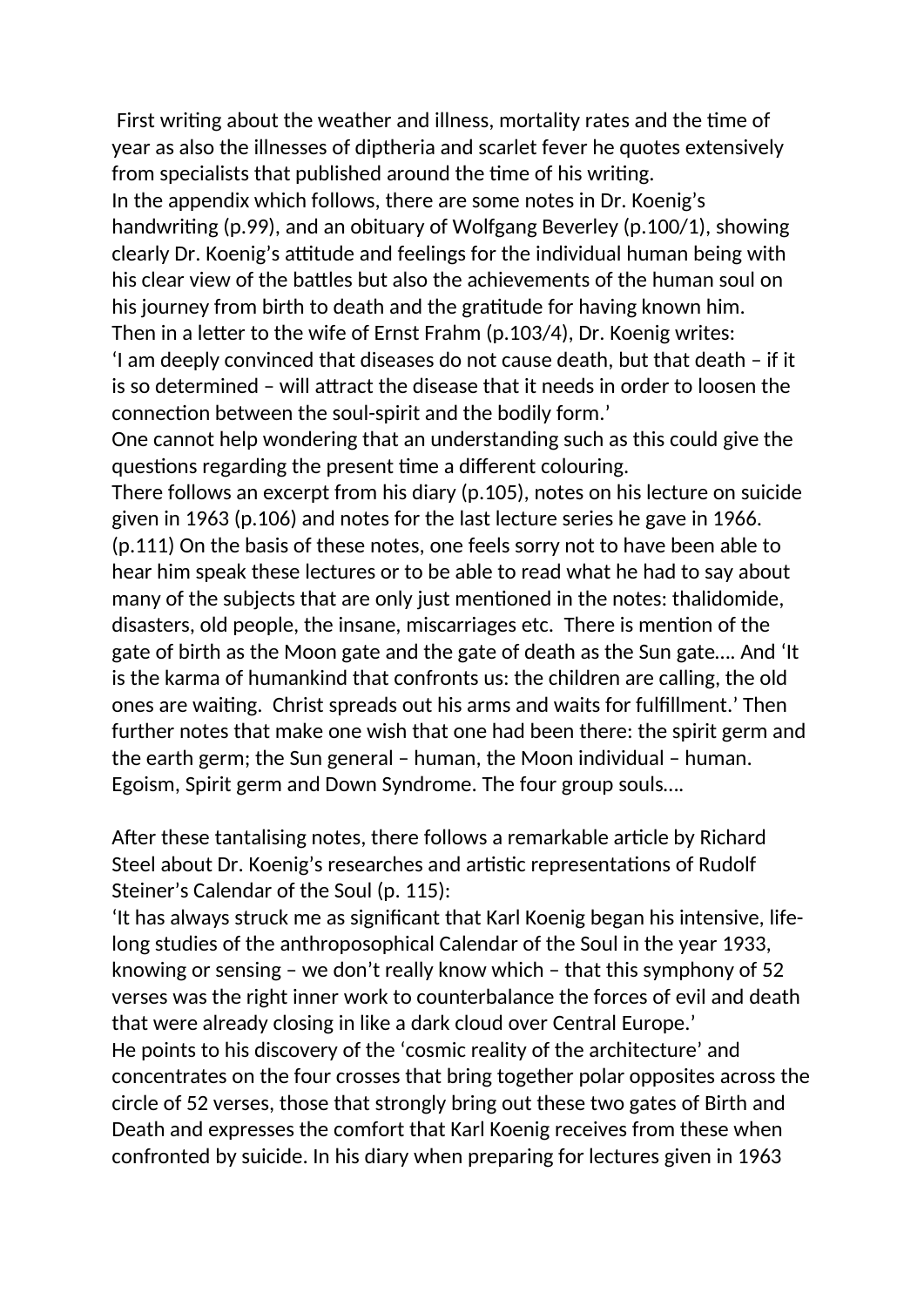Karl Koenig writes: 'I begin during the morning to write down my thoughts about suicide in a more extensive manner. The four verses of the Calendar of the Soul are a great help with this, as they have to do with the battle between I and world. With this guideline I can work through the four main motifs that lead to suicide. That is a very helpful recognition that has come to me.' As I said in the beginning of my review, it is evident in the life and work of this man, that his Soul was ever touched and inspired by the experiences and meetings with suffering and death, and the resulting serious and strong striving for the Spirit. The gates of birth and death, the figure of Judas that he mentions and suicide are part of this. (p.119)

While reviewing this volume, it was a rare privilege to see the recent outstanding Michael Hall Class 12 play, 'the Last Days in the Life of Judas Iscariot' which bring the two aspects of the Truth and the Law and the Mercy of Christ very strongly to the fore.

There are printed images to show the particular crosses related to the gates of birth and death (pp. 116, 117, and 119) and one which he drew of the four points: St. Johns and Christmas; Easter and Michaelmas, as they ray out into the circle of the year. (p.123)

Dr. Koenig noted the day after he spent the night in the room of Eberhard Schickler and given the address at the funeral after his suicide: 'The night was one of the most difficult I have ever experienced. I can feel the waves of his thoughts'. (p. 123)

And at the end of his life he writes: 'The curative educational attitude needs to express itself in all kinds of social work – in pastoral care, in the care for the elderly, in the rehabilitation of mentally ill and physically handicapped people, in the guidance of orphans and refugees, of suicidal and desperate individuals'. (p. 124)

In the last chapter before the final notes, entitled: *Soul death – or 'second death*' Richard Steel continues: 'Not only the metamorphosis of the cross found artistic expression through Karl Koenig. It was during his internment in 1940, when he was in a special way preparing the inner aspects of what was to become the Camphill movement, that he drew pictures for each verse.' Richard then proceeds in masterly way to help us penetrate into these images beginning with this proviso: 'To complete this reflection on Koenig's studies of death within the Calendar of the Soul we should therefore take a look at the pictures of the individual verses in question…. Although we have no indications